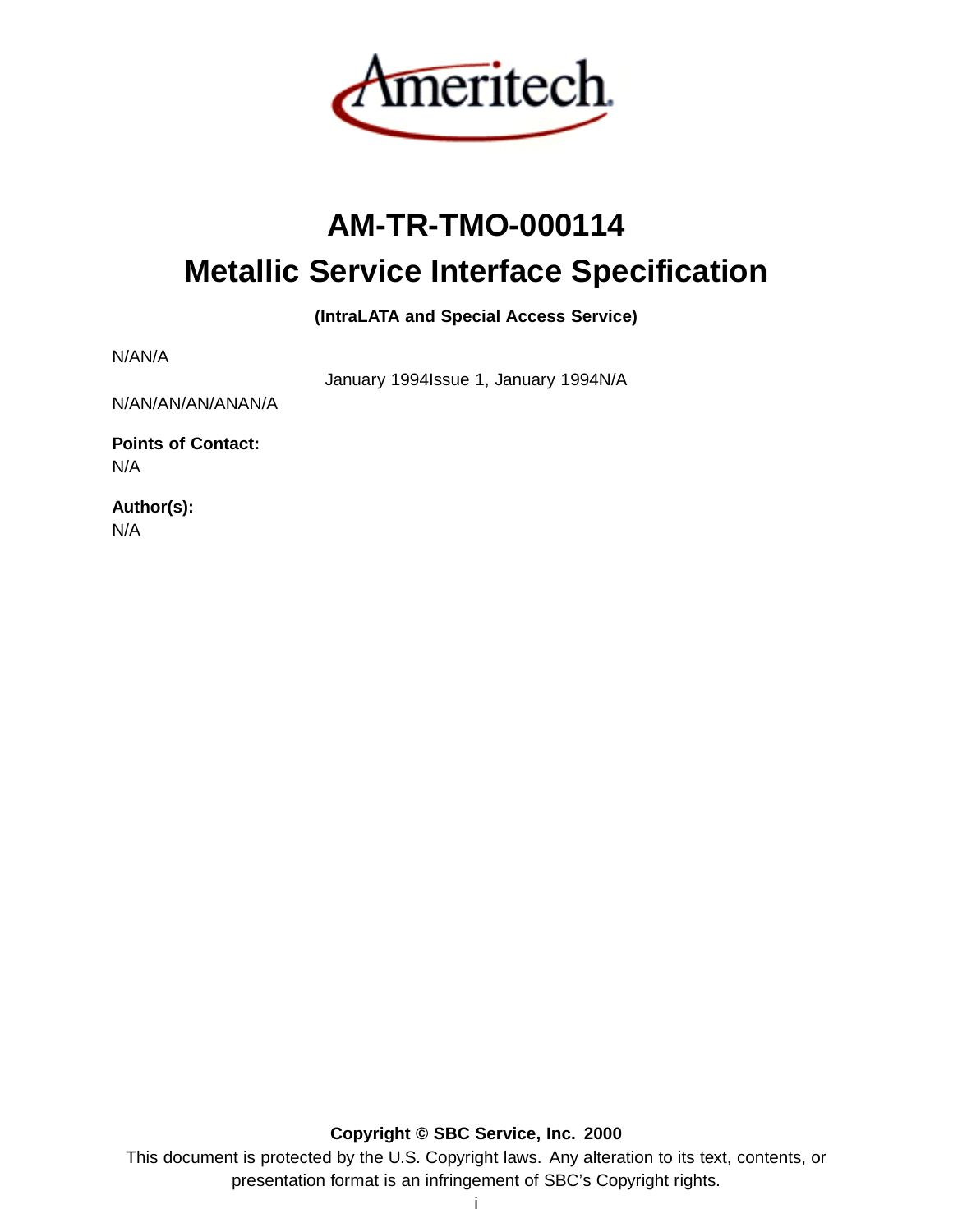#### **Table of Contents**

| 1.1. General                                 |      |
|----------------------------------------------|------|
|                                              | iv   |
| 1.2. Purpose                                 | iv   |
| 1.3. Applicability of Technical Requirements |      |
| 1.4. Alternative Arrangements                | ٧    |
| 1.5. Organization of Document                | v    |
| 2.1. Description of Services                 | v    |
|                                              | vi   |
| 2.2. Service Configurations                  | vii  |
| 2.3. Optional Features                       | vii  |
| 3.1. General                                 | vii  |
| 3.2. Technical Characteristics of Service    |      |
|                                              | viii |
| 4.1. NCI Protocol Codes                      | xi   |
| 4.2. Compatible NCI Codes                    |      |
| 4.3. High Capacity Interfaces                | xi   |
|                                              | xii  |
| 5.1. General                                 | xii  |
| 5.2. IntraLATA Metallic Service              |      |
|                                              | xii  |

# **Copyright © SBC Service, Inc. 2000**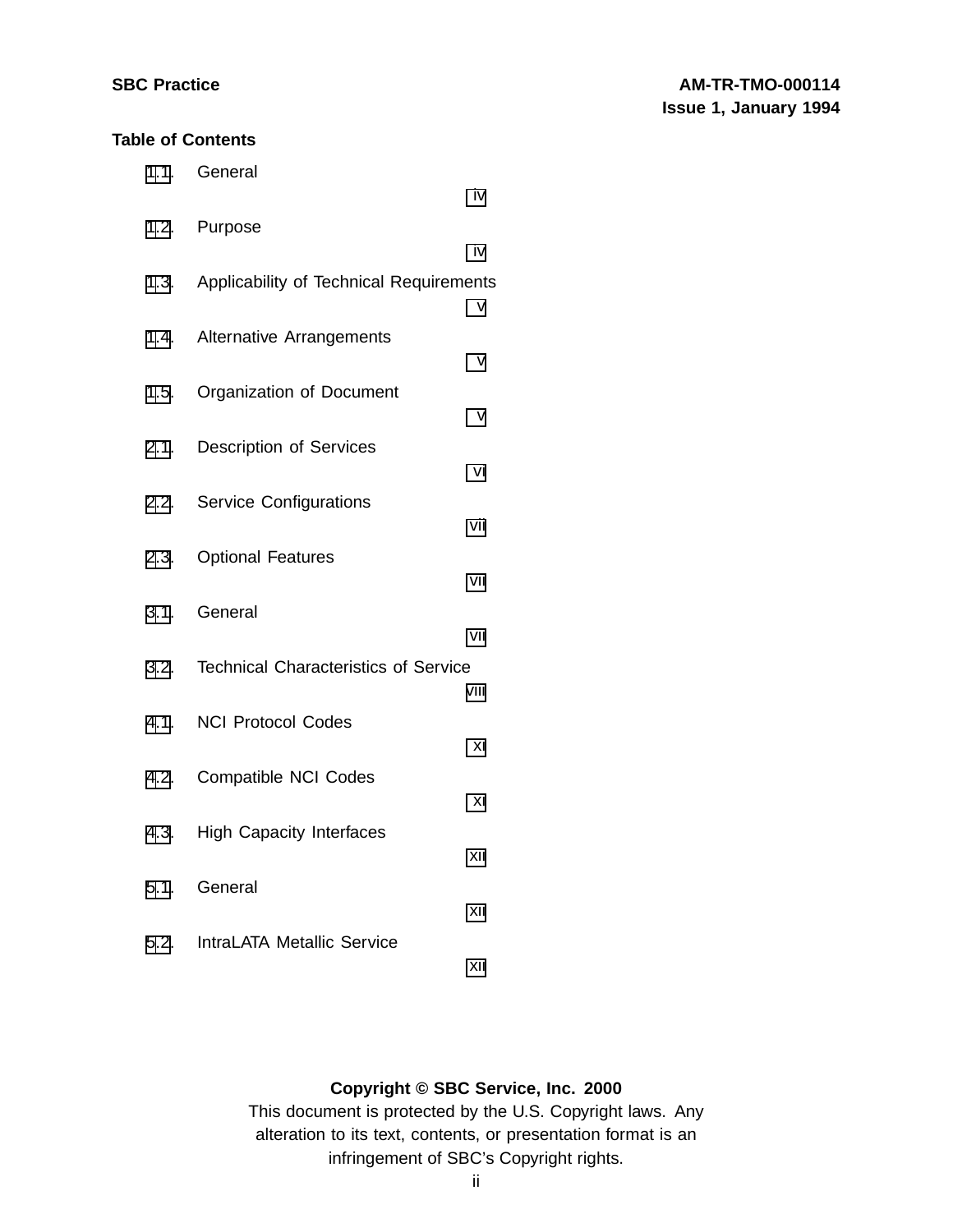#### **TECHNICAL REFERENCE NOTICE**

This Technical Reference is published by Ameritech to provide a technical description of Ameritech's Metallic Service.

Ameritech reserves the right to revise this document for any reason including, but not limited to, conformity with standards promulgated by various agencies, utilization of advances in the state of the technical areas, or the reflection of changes in the design of any equipment, techniques or procedures described or referred to herein.

**AMERITECH MAKES NO REPRESENTATION OR WARRANTY, EXPRESS OR IMPLIED, WITH RESPECT TO THE SUFFICIENCY, ACCURACY, OR UTILITY OF ANY INFORMATION OR OPINION CONTAINED HEREIN. AMERITECH EXPRESSLY ADVISES THAT ANY USE OF OR RELIANCE UPON THIS TECHNICAL REFERENCE IS AT THE RISK OF THE USER AND THAT AMERITECH SHALL NOT BE LIABLE FOR ANY DAMAGE OR INJURY INCURRED BY ANY PERSON ARISING OUT OF THE SUFFICIENCY, ACCURACY, OR UTILITY OF ANY INFORMATION OR OPINION CONTAINED HEREIN.**

This document is not to be construed as a suggestion to any manufacturer to modify or change any of its products, nor does this document represent any commitment by Ameritech or any Ameritech operating company (AOC) to purchase any product, whether or not it provides the described characteristics.

Ameritech does not recommend products, and nothing contained herein is intended as a recommendation of any product to anyone.

Nothing contained herein shall be construed as conferring by implication, estoppel, or otherwise any license or right under any patent, whether or not the use of any information herein necessarily employs an invention of any existing or later issued patent.

Ameritech reserves the right not to offer any or all of these services and to withdraw any or all of them at any future time.

Document may be ordered from Ameritech by contacting the Document Order Center at (847) 248-4324.

# **Copyright © SBC Service, Inc. 2000**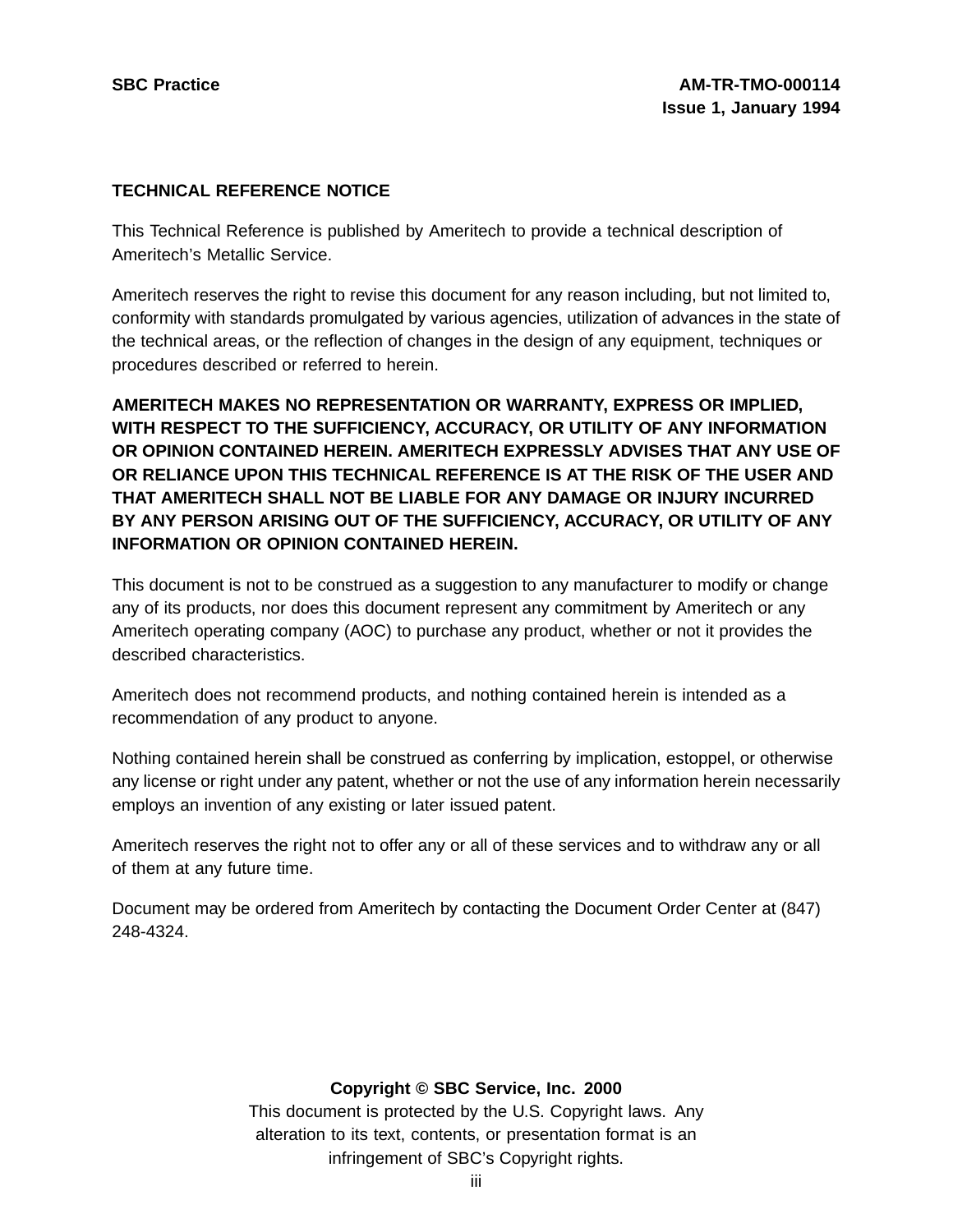### **[1](#page-3-0). INTRODUCTION**

#### **[1.1](#page-3-0). General**

This document describes Metallic Grade IntraLATA and Special Access Services offered by Ameritech to its customers. It covers distinguishing service features, technical requirements, and valid interfaces.

Customers of Special Access Services consist of Interexchange Customers (ICs) and End Users (EUs). This document differentiates the IC from the EU when necessary.

An IC desiring to service a Local Access and Transport Area (LATA) must establish one or more Points of Presence (POPs) within the LATA for connection of its facilities with those of Ameritech. Ameritech will provide facilities from an EU Point of Termination (EU-POT) to an IC Point of Termination (IC-POT) within a LATA. A POT is the physical point where Ameritech's access service terminates and the customer's facilities begin.

IntraLATA service is wholly contained within the LATA. It connects two end user locations, or an end user location and a central office where bridging occurs.

#### **[1.2](#page-3-0). Purpose**

The purpose of this document is to describe Metallic Grade Services interface combinations and technical requirements supported by Ameritech. In particular, it is to provide a quantitative and qualitative description of the services and their interfaces at the customer locations, so that compatible operation will be achieved.

It is not the intent of this document to provide specific ordering information.

The service configurations in this document are offered by Ameritech where appropriate facilities are available. Specific services or arrangements not described in this document may be available through direct negotiation of special arrangements. This document is a companion document to Bellcore TR-NPL-000336, "Metallic and Telegraph Grade Special Access Services."

#### <span id="page-3-0"></span>**Copyright © SBC Service, Inc. 2000**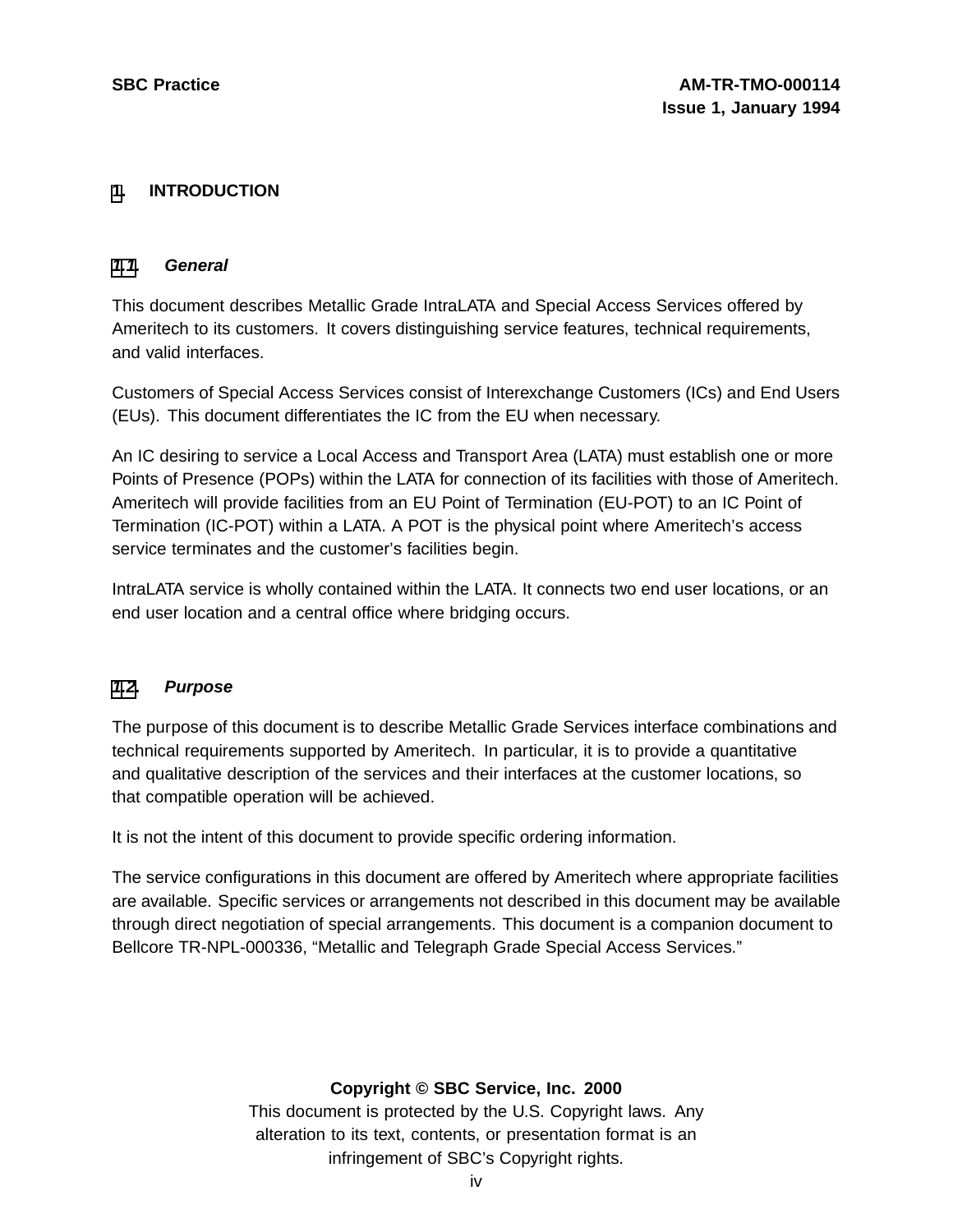#### **[1](#page-3-0)[.3](#page-4-0). Applicability of Technical Requirements**

The technical requirements presented in this document are applicable to Metallic Grade Services. Existing services with performance requirements exceeding the requirements in the currently applicable tariff will be maintained to the performance of the currently applicable tariff.

The transport of any signals applied to Ameritech's facilities other than those signals specified in the applicable tariff is not supported. "Derived" functionality beyond those of the tariffed service is not supported.

#### **[1](#page-3-0)[.4](#page-4-0). Alternative Arrangements**

This document attempts to characterize Metallic Grade Services as completely and as accurately as possible. However, characteristics of equipment used by Ameritech to provide service may change and in some locations may differ from the characteristics described here. The facilities described here may not be available in all locations. If cases arise that have not been addressed in this document, Ameritech will cooperate with the customer and attempt to identify solutions to customer problems and needs.

#### **[1](#page-3-0)[.5](#page-4-0). Organization of Document**

This document consists of five sections. A glossary and a references section are also included.

Section 1 addresses general concerns, this document's purpose and applicability, alternative arrangements, and document organization.

Section 2 provides a brief description of the services, including service features and options.

Section 3 covers the technical requirements for the special access services. This includes sketches and technical characteristics. Acceptance limits and immediate action limits are included, where appropriate.

Section 4 includes compatibility tables for access services.

<span id="page-4-0"></span>Section 5 covers the technical requirements for the IntraLATA services. Acceptance limits and immediate action limits are included, where appropriate.

#### **Copyright © SBC Service, Inc. 2000**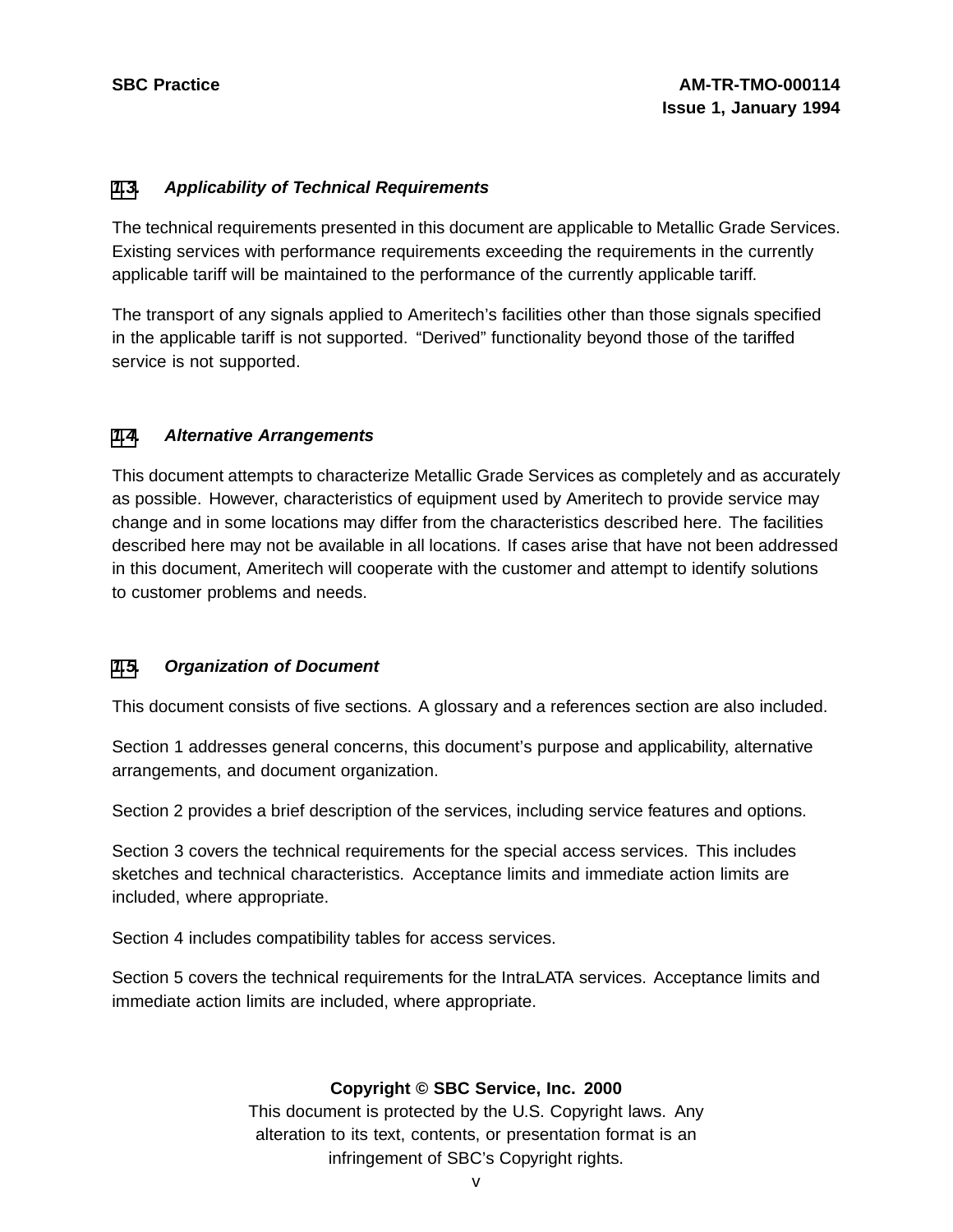# **[2](#page-5-0). GENERAL DESCRIPTION**

### **[2.1](#page-5-0). Description of Services**

Metallic Special Access Services, MT1 through MT3, and IntraLATA Metallic Services are nonswitched services used for applications such as alarm, pilot wire, protective relaying, and DC tripping protective relaying.

Equivalent Metallic Facilities (EMF) may be used by Ameritech in lieu of metallic facilities. The EMF channel, if used, will contain DC metallic simulation devices that may limit or distort input signals that do not meet the requirements specified in this document. EMF channels will operate in accordance with the parameters specified in AM TR-TMO-000101, "Digital Performance Specification for DS-3, DS-1 and DS-0 Services." EMF channels will exhibit delay characteristics comparable to copper facilities.

# [2.1.1](#page-5-0). Special Access Service MT1

Special Access service MT1 provides a metallic or equivalent pair electrical transmission path between an EU-POT and the IC-POT. Signal transfer rates up to 30 baud are supported. This service may utilize EMF in lieu of copper facilities. The transmission path may or may not have DC continuity.

# [2.1.2](#page-5-0). Special Access Service MT2

Special Access service MT2 provides a metallic or equivalent pair electrical transmission path, which may be connected to a number of EU-POTs. The path's transmission function is dependent upon the EU's requirements. Industry standard McCulloh alarm signaling, and Bell and Lights are examples of access services provided by MT2. This service is not intended to support frequencies greater than 60 Hz. McCulloh applications are limited to a maximum of 20 network interfaces wired in a series (or equivalent) electrical path. The recommended maximum number of wire centers is three. This service may utilize EMF in lieu of copper facilities. The transmission path may or may not have DC continuity. Signaling speeds are up to 15 bps.

#### [2.1.3](#page-5-0). Special Access Service MT3

<span id="page-5-0"></span>Special Access service MT3 provides for the transmission of Dc and/or low-frequency (60-Hz) control signals between an EU-POT and the IC-POT. Central office bridging for connection to a

# **Copyright © SBC Service, Inc. 2000**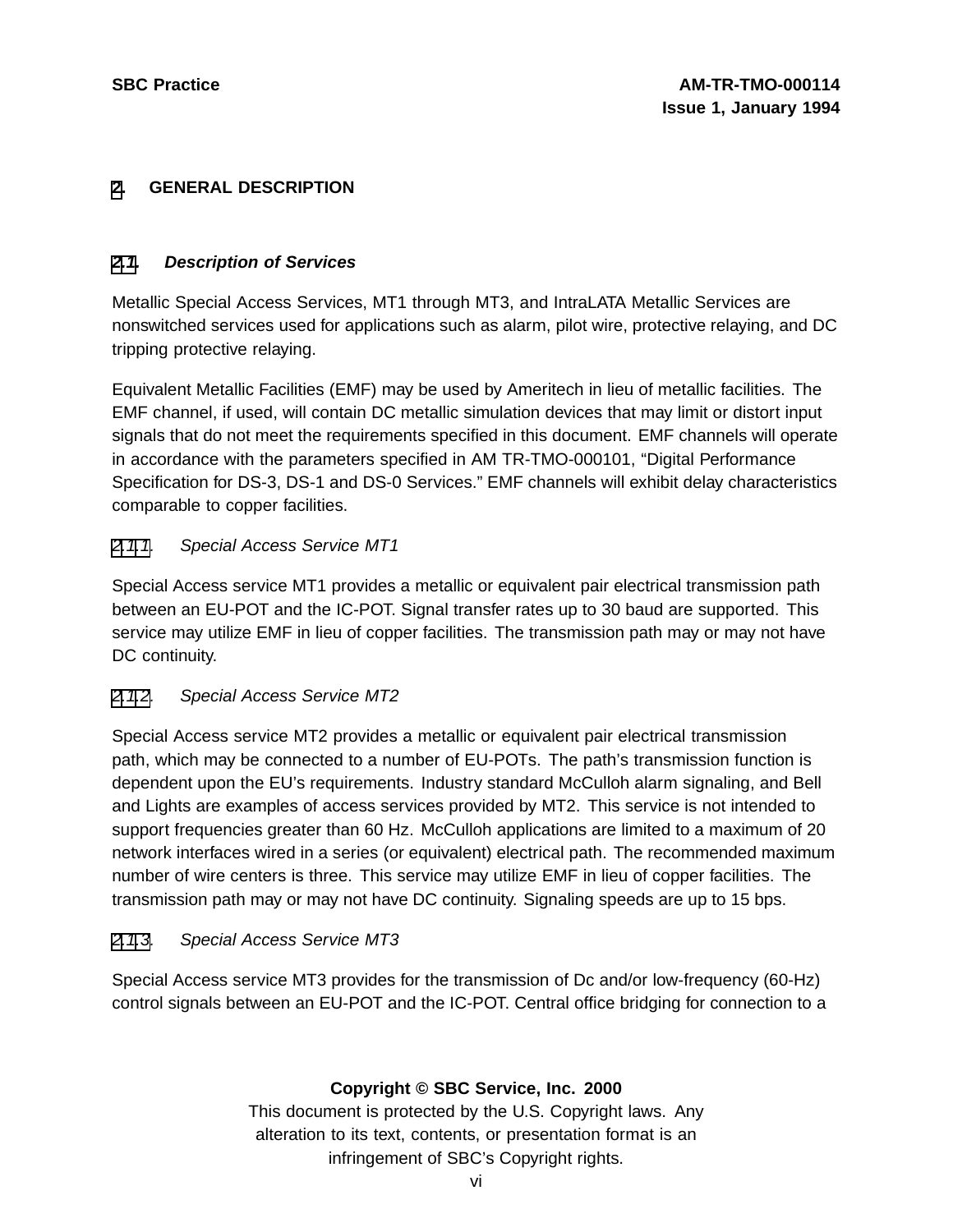third point is available. This service may utilize EMF in lieu of copper facilities. The transmission path may or may not have DC continuity.

### [2.1](#page-5-0)[.4](#page-6-0). IntraLATA Metallic Service

IntraLATA Metallic Service provides a metallic or equivalent electrical transmission path, which may be connected in arrangements similar to access services MT1, MT2 and MT3, depending on the service ordered. This service may utilize EMF in lieu of copper facilities. This service may or may not have DC continuity.

# **[2](#page-5-0)[.2](#page-6-0). Service Configurations**

#### [2](#page-5-0)[.2.1](#page-6-0). Effective 2-Wire

All Metallic Services MT1 through MT3 and IntraLATA can be provided over Effective 2-Wire facilities.

#### **[2](#page-5-0)[.3](#page-6-0). Optional Features**

[2](#page-5-0)[.3.1](#page-6-0). Special Access Services MT1 and MT3

Special Access services MT1, MT3 and IntraLATA service may have a second NI bridged to the first.

#### [2](#page-5-0)[.3.2](#page-6-0). Special Access Service MT2

Special Access service MT2 and IntraLATA, e.g., McCullough service may be connected to a maximum of 20 EU interfaces. A series or equivalent series electrical path through all NIs is required. A maximum of 5,000 Ohms total loop resistance is allowed for point-to-point services.

# **[3](#page-6-0). TECHNICAL REQUIREMENTS - SPECIAL ACCESS SERVICE**

#### **[3.1](#page-6-0). General**

<span id="page-6-0"></span>Metallic Grade Services are suitable for use as part of the facilities required to provide services such as alarm, protective relaying, and control/remote metering.

# **Copyright © SBC Service, Inc. 2000**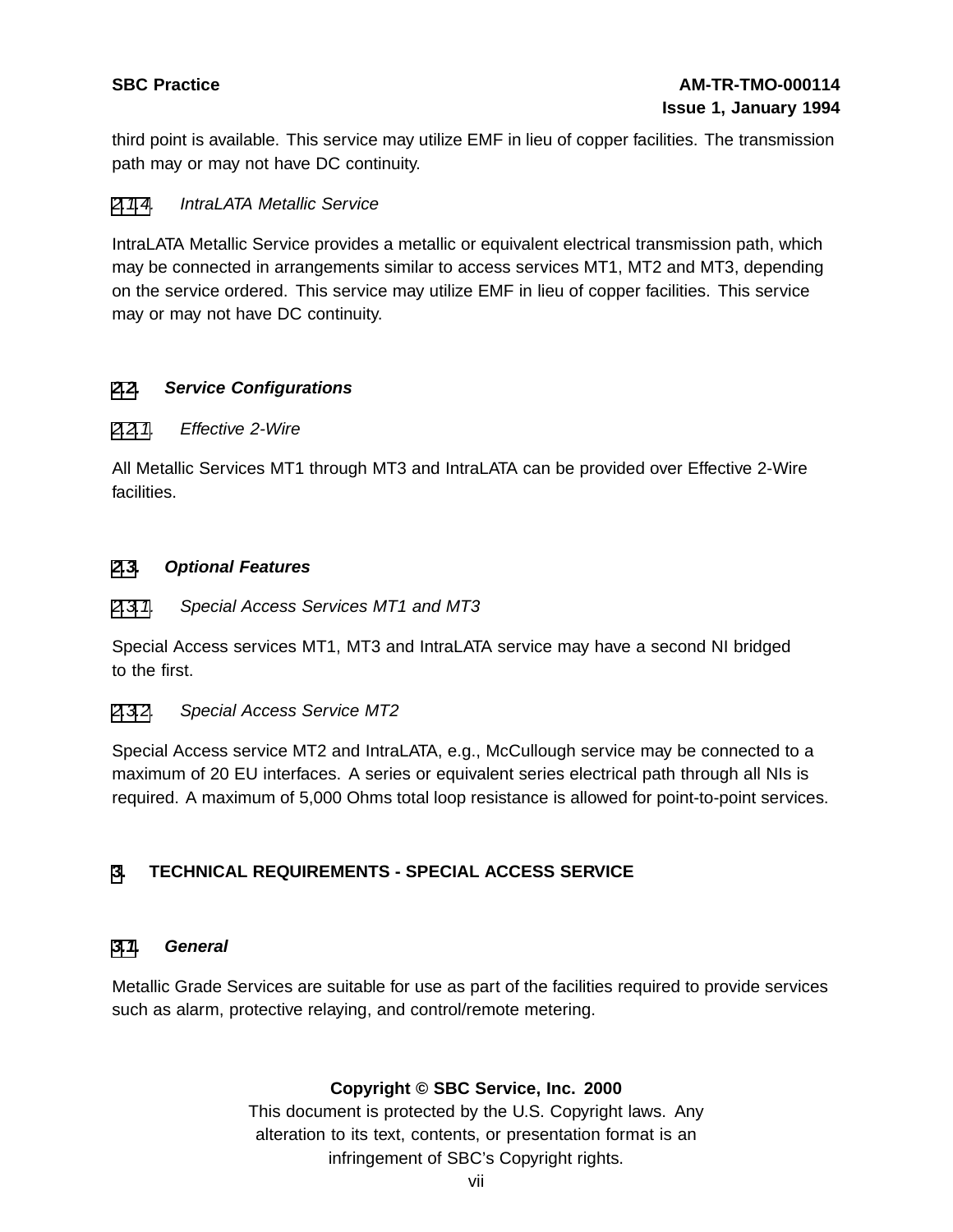To prevent excessive noise and crosstalk in the telecommunications network, constraints must be placed on the signal power that may be applied at the NI. The signal power limitations contained in the Minimum Protection Criteria for Direct Electrical Connections section of Ameritech's LATA Access Service Tariffs apply to Metallic Services.

#### **[3](#page-6-0)[.2](#page-7-0). Technical Characteristics of Service**

#### [3](#page-6-0)[.2.1](#page-7-0). Special Access Service MT1

Special Access service MT1 is provided over a metallic pair (or equivalent) between the EU-POT and the IC-POT. (See [Figure](#page-7-0) 1.) Signal transfer rates up to 30 baud are supported. Maximum and minimum voltages and currents and the minimum leakage resistance are listed below:



#### **Figure [1](#page-7-0). Special Access Service MT1**

|     | 260V Maximum DC voltage between conductors                       |
|-----|------------------------------------------------------------------|
|     |                                                                  |
|     |                                                                  |
|     | 60 mA Maximum DC current                                         |
|     | 70.7V (20 Hz) Maximum peak signal voltage                        |
|     | 60 mA (20 Hz) Maximum AC current                                 |
|     | 30 kΩ Least DC resistance per loop between conductors and ground |
|     | 5 kΩ Maximum total loop resistance (EU-EU) IntraLATA             |
| 210 | Maximum total laga societango (ELLIC) (engaial second)           |

<span id="page-7-0"></span>2 kΩ.............................. Maximum total loop resistance (EU-IC) (special access)

#### **Copyright © SBC Service, Inc. 2000**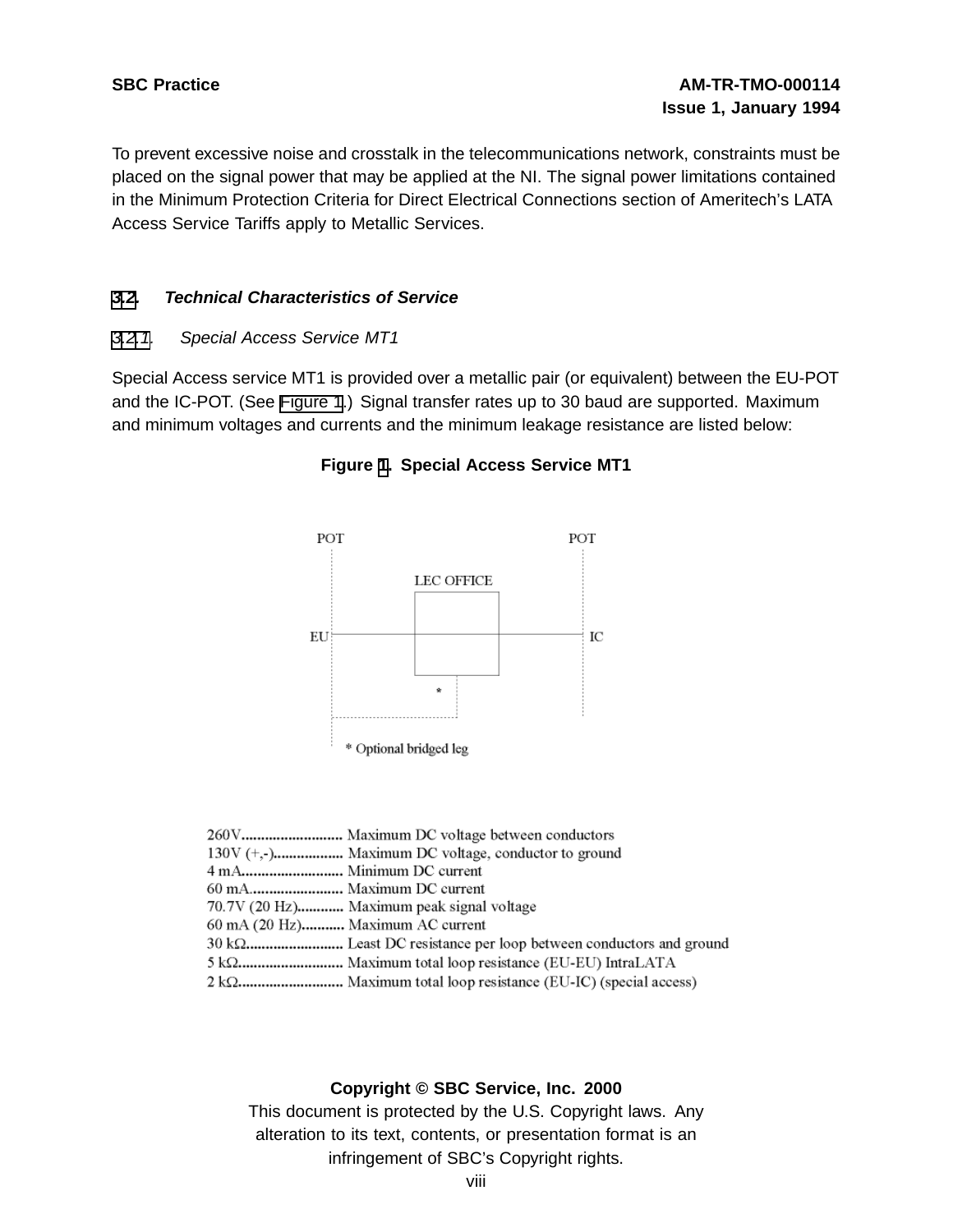#### [3](#page-6-0)[.2](#page-7-0)[.2](#page-8-0). Special Access Service MT2

Special Access service MT2 is provided over appropriate metallic or EMF facilities. (See [Figure](#page-8-0) 2.) The service is capable of transporting the three-level signal used in the McCulloh signaling system at speeds up to 15 bps. Maximum voltages and currents are listed below:





| 260V Maximum DC voltage between conductors  |
|---------------------------------------------|
|                                             |
|                                             |
| 21 mA Maximum DC current                    |
|                                             |
| .5 mA/CKT/day Maximum ground return current |

#### <span id="page-8-0"></span>**Copyright © SBC Service, Inc. 2000**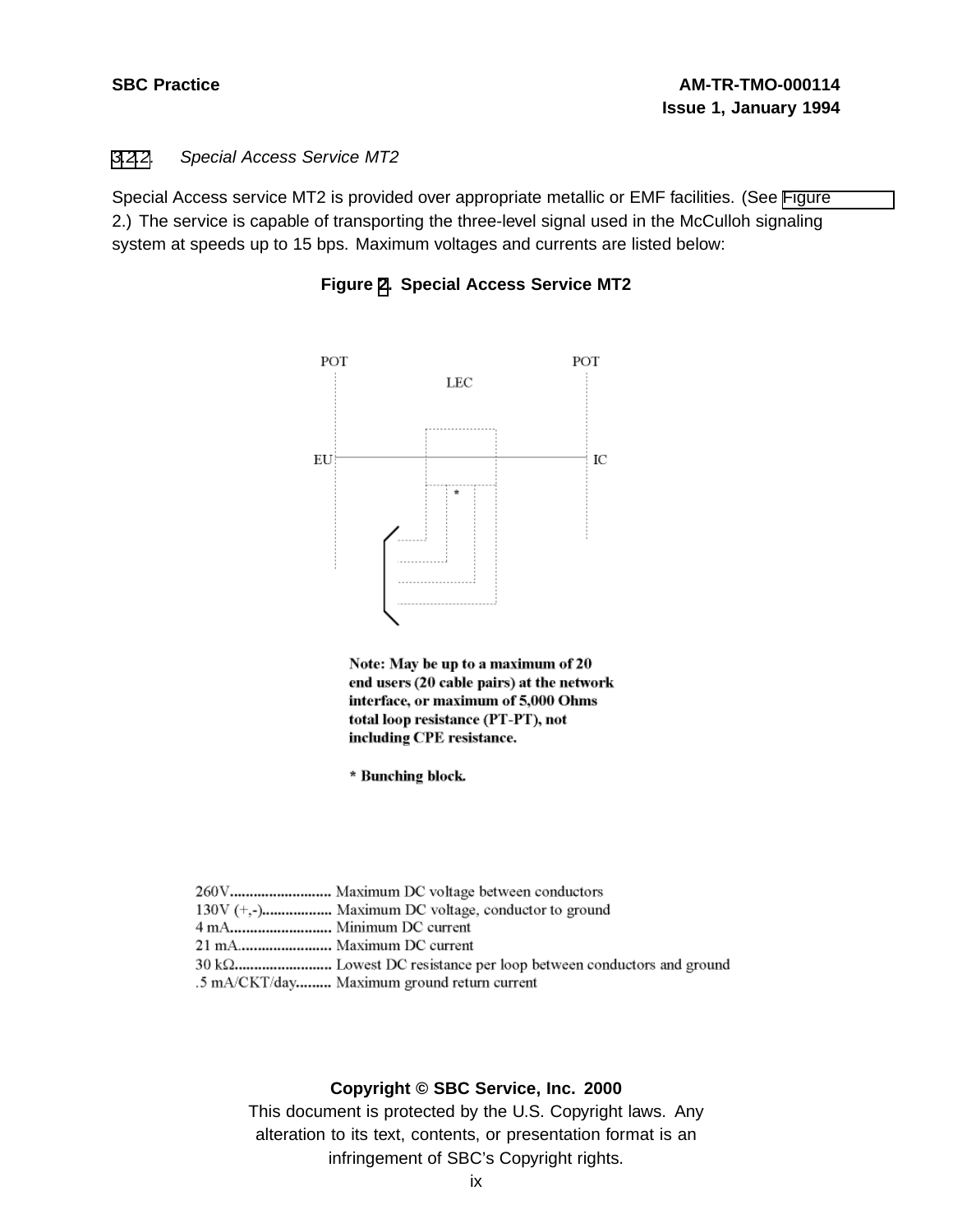#### [3](#page-6-0)[.2](#page-7-0)[.3](#page-9-0). Special Access Service MT3

Special Access service MT3 is provided over a metallic pair or EMF between the EU-POT and the IC-POT. (See [Figure](#page-9-0) 3.) 60-Hz control signals and DC current are transmitted. Maximum voltages and currents and the maximum loop resistance and shunt capacitance are listed below:



**Figure [3](#page-9-0). Special Access Service MT3**

| 70.7V (60 Hz) Maximum peak signal voltage                          |
|--------------------------------------------------------------------|
| 60 mA (60 Hz) Maximum AC current                                   |
|                                                                    |
| 500 Ω Maximum DC loop resistance per leg for three-point channels. |
|                                                                    |
| channel                                                            |
| .5 mA/CKT/day Maximum Ground return current                        |

#### <span id="page-9-0"></span>**Copyright © SBC Service, Inc. 2000**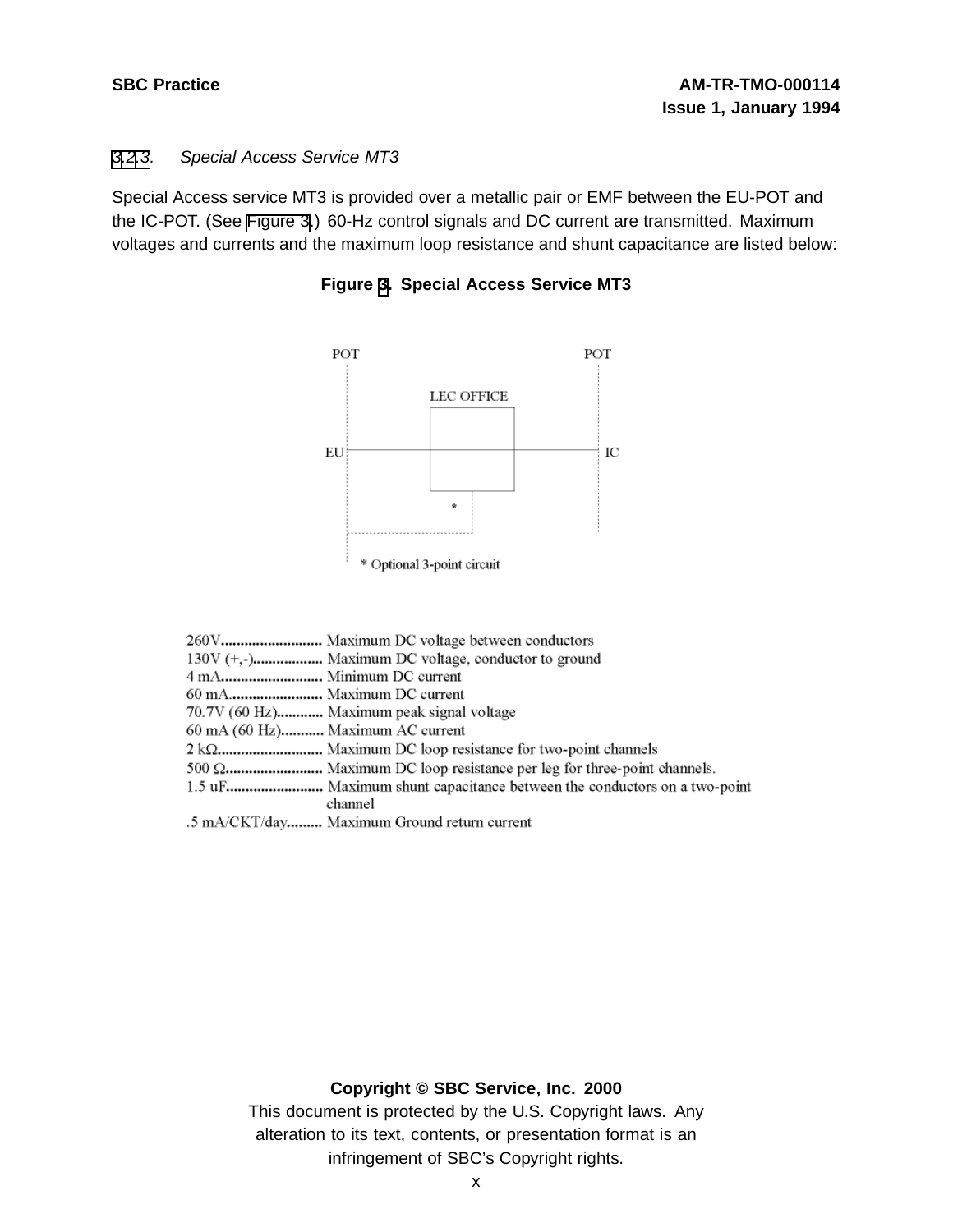# **[4](#page-10-0). NETWORK CHANNEL INTERFACE (NCI) CODE COMPATIBILITY**

#### **[4.1](#page-10-0). NCI Protocol Codes**

Table 4-1 shows the NCI protocol codes and selected options supported by Ameritech for Metallic Services.

|          | Code | Option | <b>Definition</b>                                                                                                                                                                                                  |
|----------|------|--------|--------------------------------------------------------------------------------------------------------------------------------------------------------------------------------------------------------------------|
| METALLIC | DC   | 3      | Direct current or voltage<br>Monitoring interface with serier RC<br>combination<br>(McCulloh format)<br>Metallic facilities (DC continuity) for<br>de/low frequency control signals or low<br>speed data (30 baud) |

| Table 4-1. Protocol Codes and Selected Options |  |  |  |  |  |
|------------------------------------------------|--|--|--|--|--|
|------------------------------------------------|--|--|--|--|--|

#### **[4.2](#page-10-0). Compatible NCI Codes**

Table 4-2 shows that compatible NCI codes supported by Ameritech.

|                 | <b>Special Access</b><br><b>Service</b> | <b>EU</b> Interface | Interexchange<br><b>Carrier Interface</b> |
|-----------------|-----------------------------------------|---------------------|-------------------------------------------|
| <b>METALLIC</b> | $MT1 +$                                 | 2 DC8-3             | 2 DC8-3                                   |
|                 | $MT2 +$                                 | 2 DC8-1             | 2 DC8-1                                   |
|                 | $MT3 +$                                 | 2 DC8-3             | 2 DC8-3                                   |

<span id="page-10-0"></span>+ Higher level digital interfaces (DS-1, DS-3 and FC) may also be used at the NI; joint engineering may be required.

#### **Copyright © SBC Service, Inc. 2000**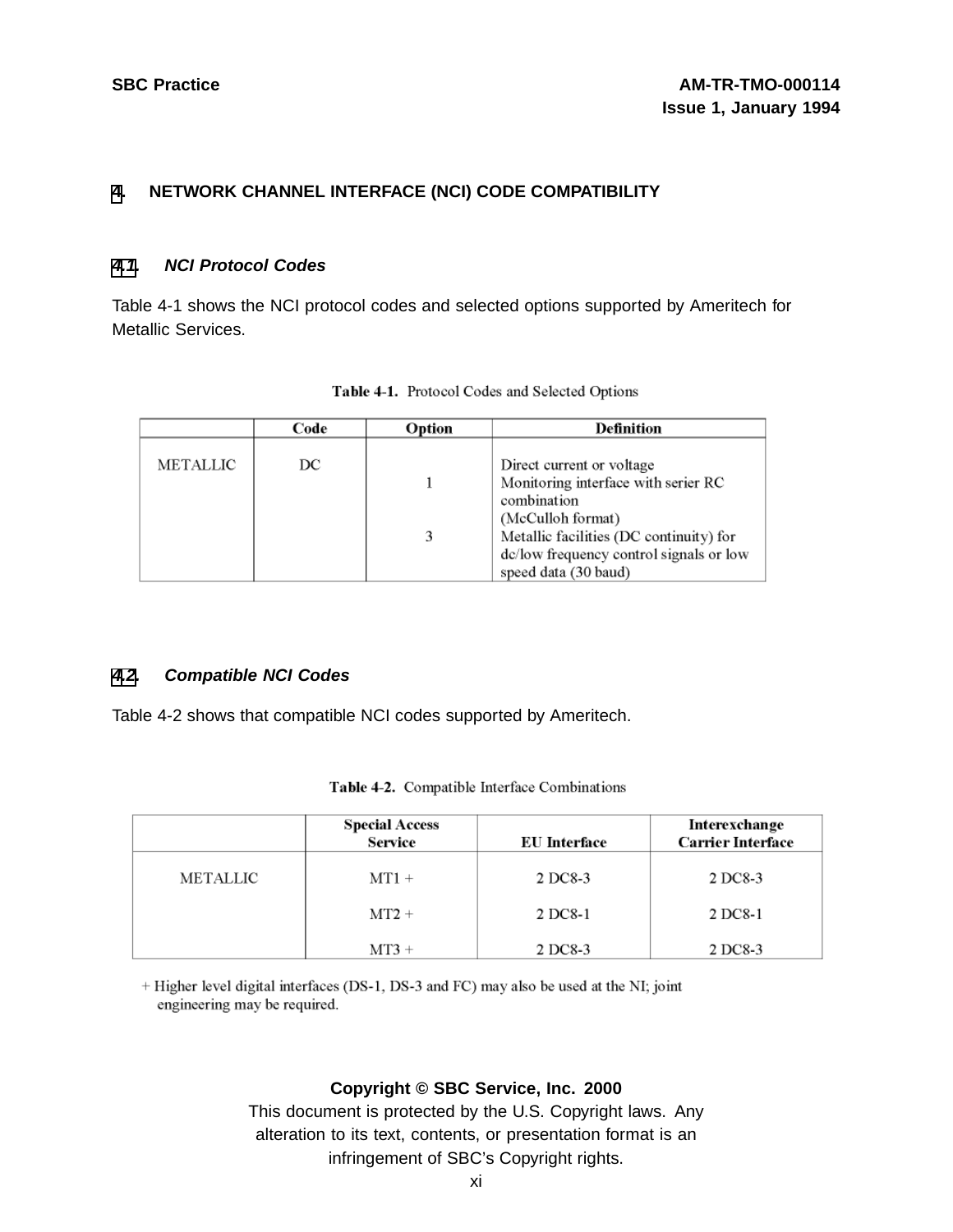#### **[4](#page-10-0)[.3](#page-11-0). High Capacity Interfaces**

For Metallic Grade Services, multiplexed digital interfaces are also available at the NI. When the customer selects a high-capacity interface, the customer is required to supply the system and channel assignment data.

While the high-capacity digital interfaces are available for the Metallic Grade Services at the NI, they are not illustrated in this document. These interfaces are illustrated in the Technical References TR-NPL-000342 describing High Capacity Digital Special Access services.

# **[5](#page-11-0). TECHNICAL REQUIREMENTS - INTRALATA SERVICE**

#### **[5.1](#page-11-0). General**

Metallic Grade Services are suitable for use to provide services such as alarm, protective relaying, and control/remote metering.

To prevent harm (e.g. excessive noise and crosstalk) in the telecommunications network, constraints must be placed on the signal power that may be applied at the NI. The signal power limitations contained in the Minimum Protection Criteria for Direct Electrical Connections section of Ameritech's LATA Access Service Tariffs apply to Metallic Services.

#### **[5.2](#page-11-0). IntraLATA Metallic Service**

IntraLATA service, depending upon service ordered, will be configured as shown in [Figures](#page-7-0) 1, [2](#page-8-0) or [3](#page-9-0), between customer interfaces.

IntraLATA service is provided over a metallic pair or EMF between the customer's NIs. Signal transfer rates up to 30 baud, control signals up to 60 Hz and DC current are transported over this service.

<span id="page-11-0"></span>Minimum and maximum voltages and currents and maximum resistances and capacitances are listed below.

# **Copyright © SBC Service, Inc. 2000**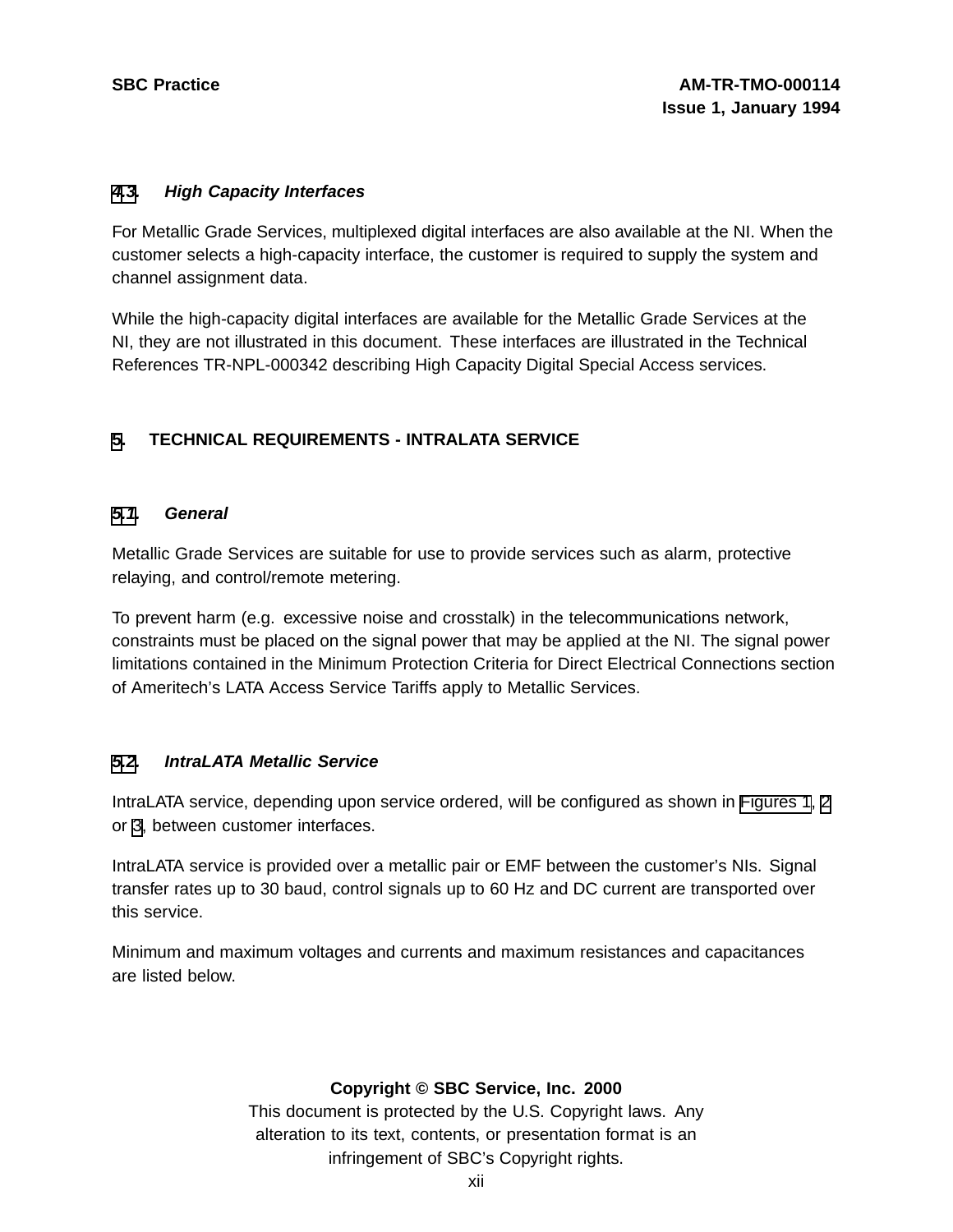#### Table 5-1

#### **INTRALATA METALLIC SERVICE SPECIFICATIONS**

Signaling Rate - 30 baud maximum

DC Current

4 mA minimum 60 mA maximum

**AC** Current

60 mA maximum

DC Loop Resistance (point to point only)

5000 Ohms maximum - Total circuit DC resistance not including the customer's equipment, NI to NI.

Voltages Supported

|       |     | 70.7 vAC Peak signal voltage (60 Hz)   |
|-------|-----|----------------------------------------|
|       |     | $+130$ vDC Maximum conductor to ground |
| - 130 |     | vDC Maximum conductor to ground        |
| 260   | vDC | Maximum between conductors             |

Leakage Resistance to Ground -30 Ohms

| 1.5 uF | Maximum shunt capacitance between<br>the conductors on a two-point channel.   |
|--------|-------------------------------------------------------------------------------|
| 1.8 uF | Maximum shunt capacitance between<br>the conductors on a three-point channel. |
|        | .5mA/CKT/day Maximum ground return current.                                   |

# **Copyright © SBC Service, Inc. 2000**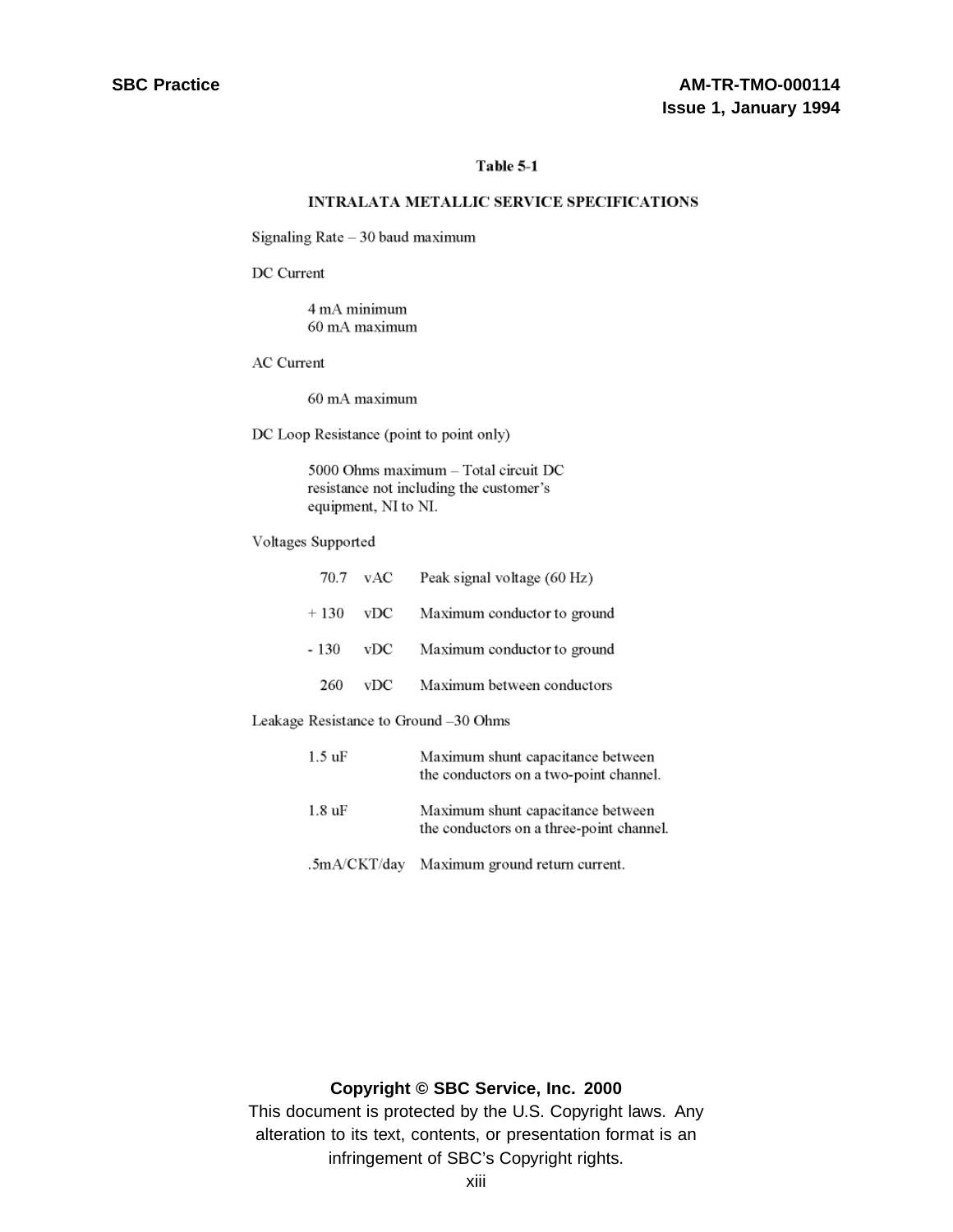# **[6](#page-13-0). GLOSSARY**

### **Baud**

A unit of digital signal rate. The signal rate, in baud, is equal to the reciprocal of the length in seconds of the signal element when all signal elements have equal length. If signal elements are not of equal length, as in "start-stop" character asynchronous operation, the signal rate (in baud) is expressed as the reciprocal of the length of the shortest signal element. The information rate in bits-per-second may be greater than the baud rate because one signal element can represent more than one bit.

#### **Bit**

An abbreviation of binary digit; one of the members of a set of two in the binary numeration system, e.g., either of the digits 0 or 1. Also, a unit of information; one bit of information is sufficient to specify one of two equally likely possibilities.

# **Carrier**

See Interexchange Carrier (IC).

# **Channel**

An electrical (or photonic, in the case of fiber-optic-based transmission systems) communications path between two or more points of termination.

# **Circuit (CKT)**

#### **Effective 2-Wire**

A condition that permits the simultaneous transmission in both directions over a channel, but it is not possible to ensure independent information transmission in both directions.

# **Equivalent Metallic Facility (EMF)**

# **End User (EU)**

Any individual, partnership, association, corporation, government agency, or any other person or entity that (a) obtains a common line or uses a pay telephone in the operating territory of the LEC, or (b) subscribes to serves provided by an IC or uses the services of an IC when the IC provides service(s) for its own use.

# <span id="page-13-0"></span>**Facilities**

# **Copyright © SBC Service, Inc. 2000**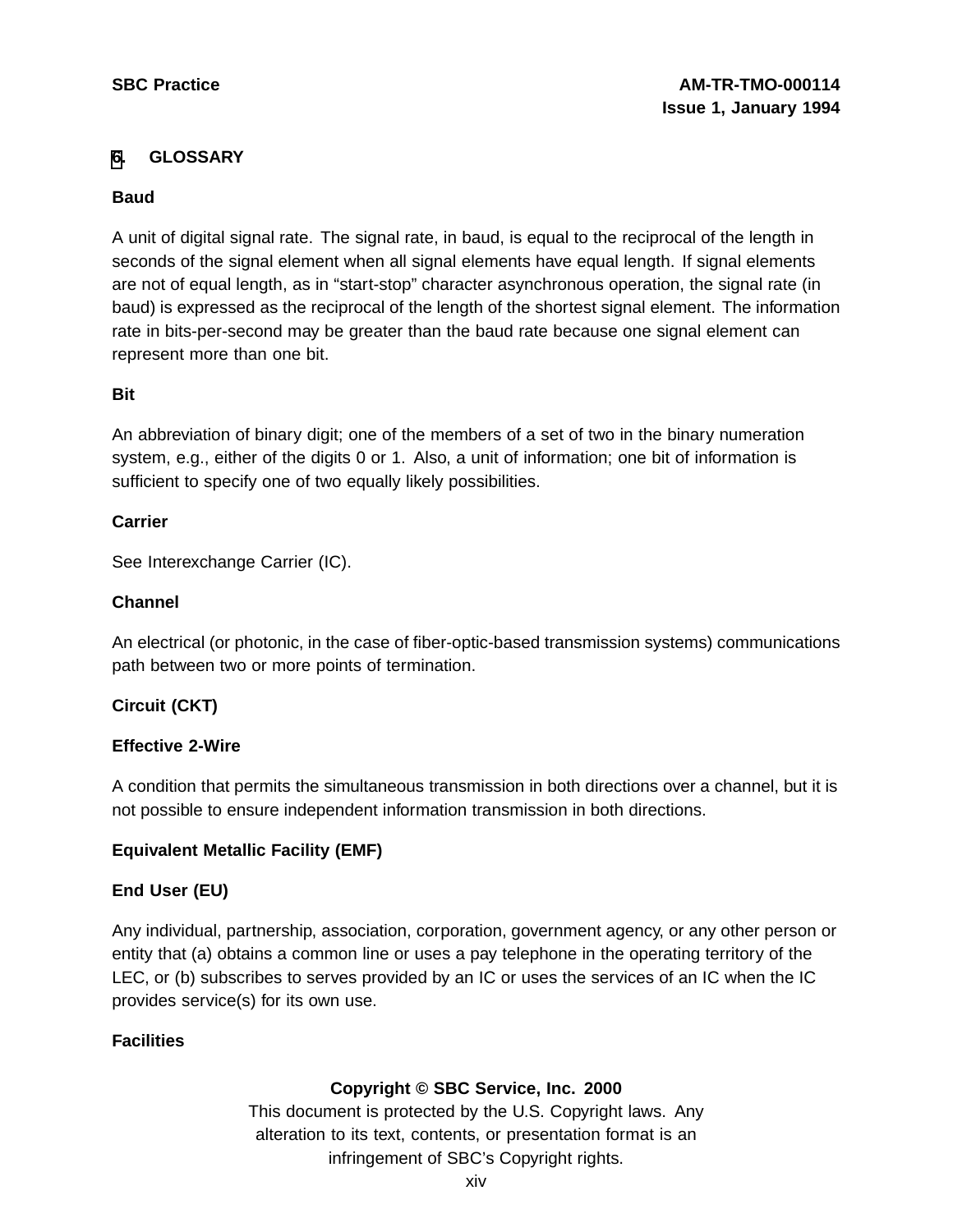An cable, poles, conduit, microwave, or carrier equipment, wire center distributing frames, central office switching equipment, computers (both hardware and software), business machines, etc., used to provide (1) the services offered by the LEC, or (2) the services provided by an IC for its own use or for an IC-EU's use.

### **IC Terminal Location**

See Point of Presence (POP).

#### **Interexchange Customer (IC)**

Any individual, partnership, association, joint-stock company, trust, governmental entity or corporation engaged for hire in communication by wire, fiber, or radio between two or more LATAs.

#### **Interface Code**

A 4-part code that describes the interface between the LEC and the IC or EU. It identifies the number of wires at the interface, the protocol via a protocol code, the nominal impedance, and a protocol option.

#### **Local Access and Transport Area (LATA)**

A geographic area established for the provision and administration of communications service. It encompasses designated exchanges that are grouped to serve common social, economic, and other purposes.

#### **Local Exchange Carrier (LEC)**

#### **Point to Presence (POP)**

A physical location within a LATA established by an IC for the purpose of obtaining LATA access and LEC-provided access services. POP applies to both switched and dedicated access, although different POPs may be used for different services. Also called IC terminal location.

#### **Point of Termination (POT)**

The demarcation point between a LEC and an EU or IC. This point establishes the technical interface, the test point(s), and the point(s) of division of operational responsibility.

#### **Protocol Code**

A component of an interface code that is readily associated with the basic electrical function of the interface.

# **Copyright © SBC Service, Inc. 2000**